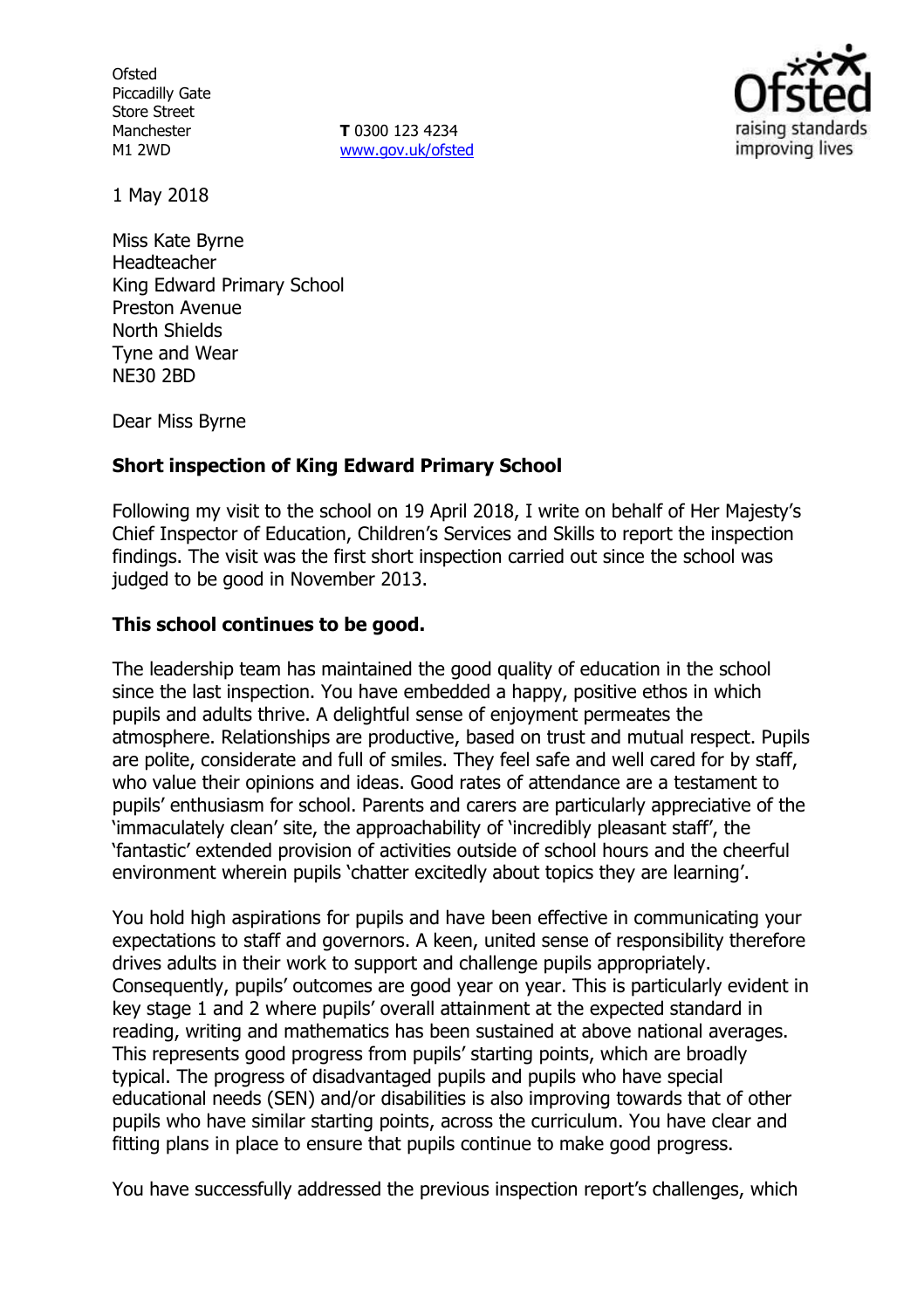

induced you to sustain pupils' good achievements. Mathematics was highlighted specifically as a key focus for improvement. You and your leadership team rose to the challenge. Teachers' subject knowledge in mathematics is secure due to effective leadership and good-quality training opportunities. Pupils said that they enjoy mathematics; they find their work interesting and, at times, demanding. Notably, pupils' mathematical progress in key stage 2 in 2016 was above the national average. In addition, in 2017 a higher proportion of disadvantaged key stage 2 pupils reached a greater depth of learning in mathematics compared to national comparatives.

Despite several evident successes since the previous inspection, you have no time for complacency. Consequently, you have looked carefully at the quality of teaching, learning and leadership across the school and have correctly identified some key priorities for improvement. The early years and some aspects of leadership are deserving of your sharpened focus.

Currently, not all leaders, including governors, have a secure grasp of curriculum requirements or the quality of teaching and learning in the early years. Some have limited knowledge and understanding of precisely what children in the early years should be expected to do and achieve. Not all children, at present, are offered sufficient challenge across areas of provision, particularly in terms of reading and writing; some children do not read regularly enough with adults. Although children's outcomes are broadly in keeping with national averages over time, some children do not make the progress they should from their strong starting points. Such factors currently inhibit your collective desire to enhance teaching and learning and raise outcomes further for children in this key stage. You recognise, quite rightly, that further information, training and support, alongside a sharpened focus on reading and writing in the early years, will enhance the effectiveness of leaders, governors and staff.

You do, however, work well with your recently restructured leadership team. Pupils' welfare and their achievements are consistently held central to your team's thinking and actions. You meet regularly to discuss pupils' outcomes and staff performance, combining your efforts to maximise learning experiences for pupils. You keep a close eye on teachers' workload, consulting with staff to ensure that all adults have a feeling of ownership and involvement in policy design and school processes. You are a reflective group, keen to learn from others and responsive to constructive, critical comments received internally or externally. Together, you share and absorb good practices. You are fully committed to building on those good practices that exist across subjects and in key stages 1 and 2 in particular.

## **Safeguarding is effective.**

The safety of pupils is of utmost importance to you and your team. Pupils' wellbeing, success and enjoyment are central to your actions; the protection and welfare of pupils fuel your decision-making processes. The leadership team has ensured that all safeguarding arrangements are fit for purpose. You make sure that all staff have regular, high-quality training, which keeps them up to date with the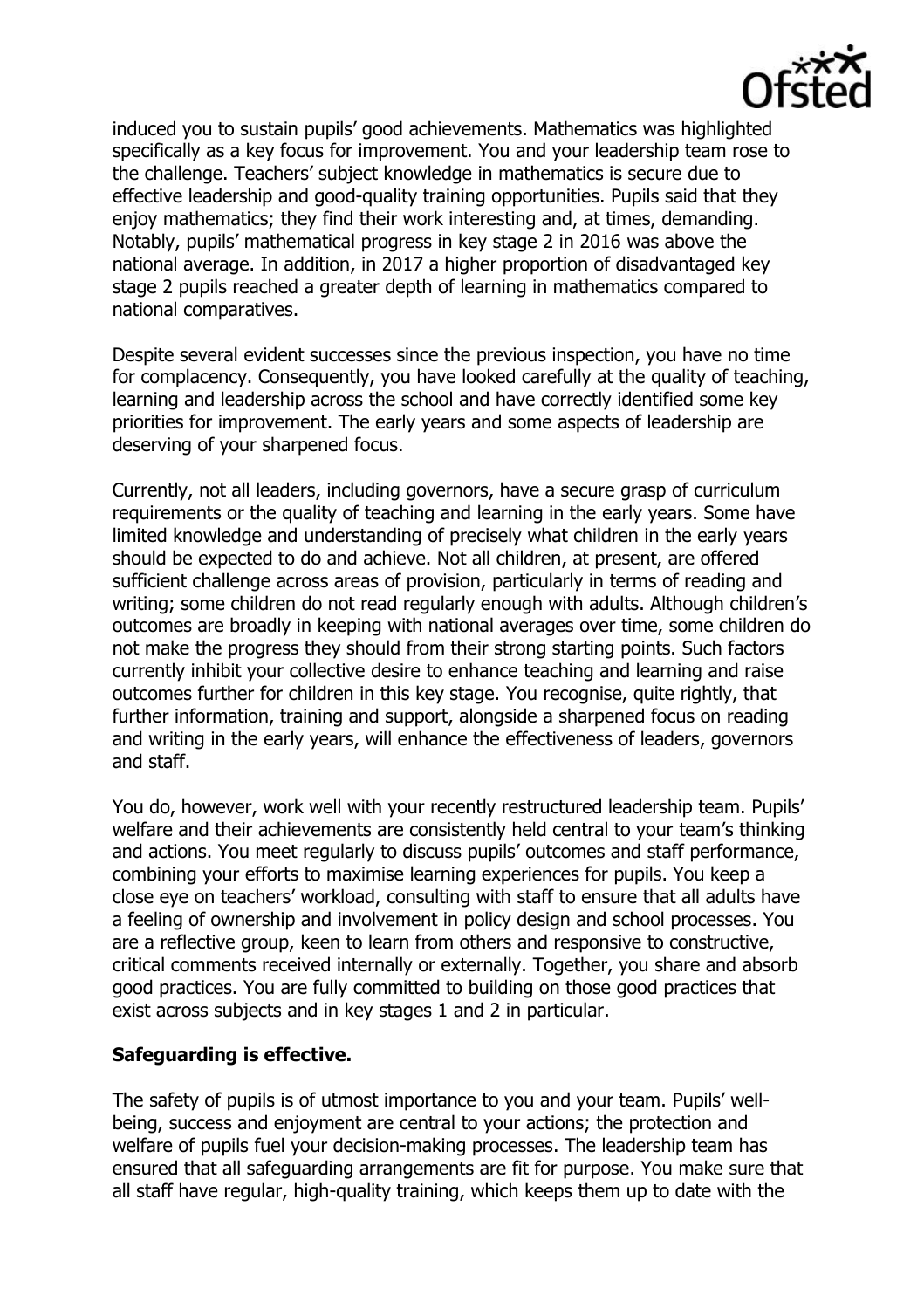

most recent safeguarding guidance and developments. This ensures that staff are suitably vigilant in their duty to protect and care for pupils. They know how and to whom they should report any concerns that they may have, working jointly with additional agencies, including health, social work and police partners, as required. Records are well detailed, and action to support vulnerable pupils and families is taken promptly when necessary.

Pupils said that they feel safe. They are certain that adults in school actively listen to any worries or concerns they may have and are confident that appropriate action is taken to support them where issues arise. Although pupils are adamant that bullying has no place in their school, they know and understand what constitutes bullying. Regular assemblies and work take place to ensure that pupils fully understand the effects of their behaviour on others. Pupils agree that rights come with responsibilities; their behaviour in and around school shows that they are tolerant and respectful of others. Older pupils competently discuss the benefits and drawbacks of social media. Parents agree that their children are safe and in capable hands. After their experiencing first hand how well the children are looked after, one parent's view that 'safety is paramount' exemplifies the views of others.

## **Inspection findings**

- **Parents, staff and pupils are proud of their school. There is a real sense of** community and shared appreciation of what is on offer. Parents are grateful for the recently established extended provision, 'KEEP', which offers 30-hour provision for eligible children, and the out-of-school club (OOSC), which parents feel enrich the curriculum. Such provision is testament to your consideration of the needs of families and children and an endorsement of your commitment to the community you serve.
- Teaching, learning and assessment across subjects are good, particularly in key stages 1 and 2. You make sure that staff receive regular, high-quality training and have the required resources needed to meet the demands of the primary curriculum. Because systems of monitoring and performance management are transparent and based on the needs of pupils as well as individual staff, adults are clear about what they need to do to secure improvement. The positive culture encourages staff to strive to improve their skills across subjects. Several members of staff have developed specialisms in their areas of responsibility or interest, sharing their effective practices within school and across other schools.
- Teachers' skills of questioning and their subject knowledge, especially in mathematics, are strengths of the school. A perceptible 'buzz' of learning about mathematics exists; indeed, during this inspection many pupils named mathematics as their favourite subject. Pupils in key stages 1 and 2, especially, tackle their work across the curriculum with diligence. Their behaviour, resilience and attitudes to learning are commendable. This said, some staff have a weaker understanding of the early years requirements and of how meeting these prepares children for the next stage in their learning. Some adults' knowledge and expectations of what young children can do and achieve are too vague, particularly in terms of children's reading and writing.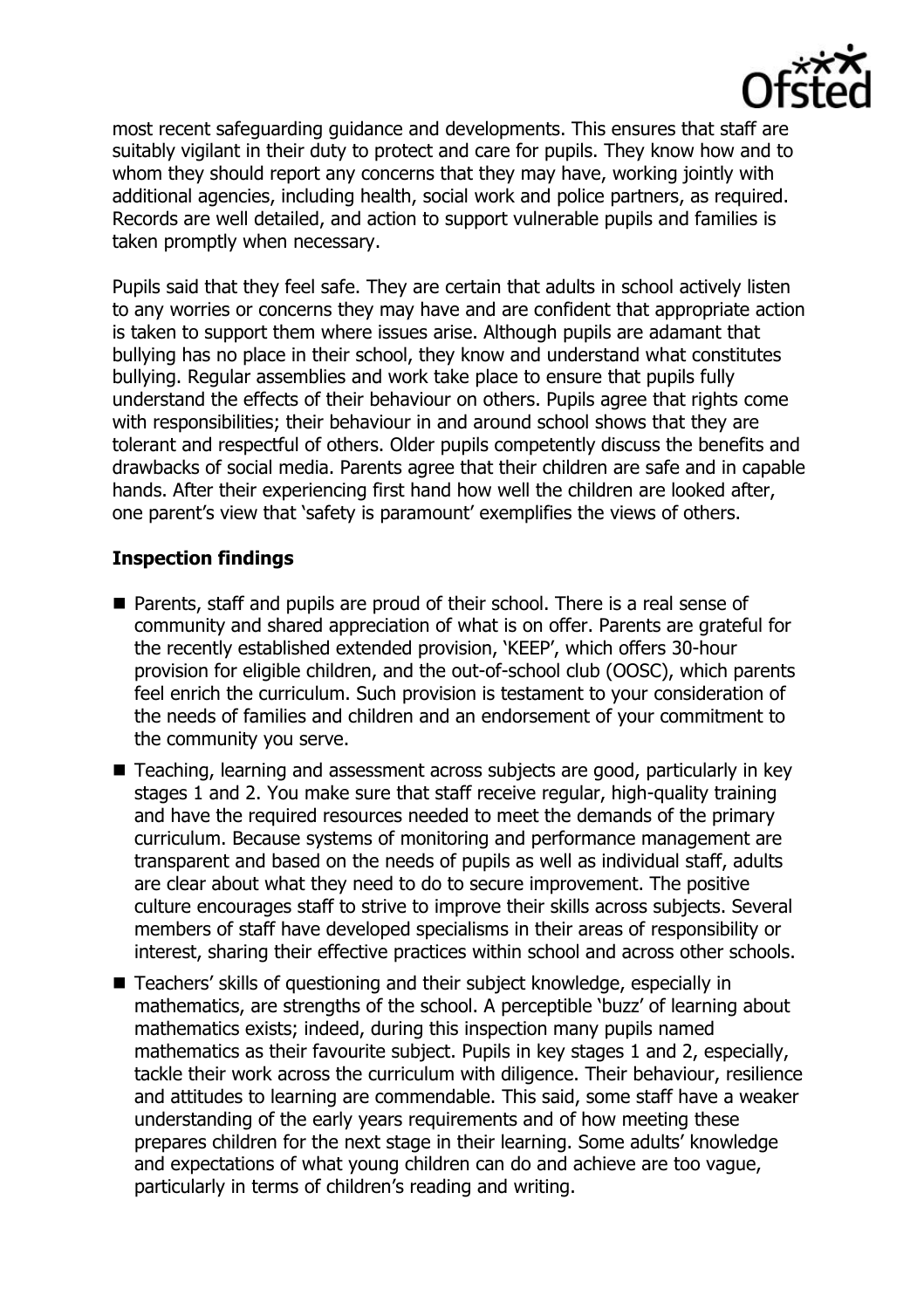

- Children in the early years are well cared for, bubbly and full of smiles. Adults and children have strong, positive relationships. You have improved the outdoor environment for children, thereby extending learning opportunities that are firmly focused on children's interests. The environment is literacy and numeracy rich. Children are encouraged to take safe, calculated risks in their play and exploration. They develop self-confidence, as well as their physical and selfawareness skills, effectively through carefully crafted, exciting activities indoors and outside. Early years staff, including those in the 'KEEP', are unfailingly caring and kind. Children behave well and respond promptly to adults' requests.
- $\blacksquare$  Staff in the early years listen carefully to the views of parents, ensuring that parents are fully involved in their children's learning. The proportion of children reaching a good level of development is in line with the national average over time. Nonetheless, some children do not experience sufficient challenge in their learning across areas of provision. Some adults do not demand or expect enough of children, and at times the intended learning is unclear. Some children flit from task to task, especially during child-initiated activities. As a result, not all children from their different starting points make rapid progress, particularly in reading and writing.
- Your staff, parents and governors have complete faith in your leadership and management of the school and your ability to meet the needs of the pupils in your care. Despite some significant changes in staffing since the previous inspection, you have maintained a good quality of teaching and learning. Together with your leadership team, you analyse pupils' outcomes incisively, putting additional support in place promptly for pupils who may be falling behind. Some leaders and governors, however, have yet to develop a depth of knowledge and understanding of the early years and its curriculum. Currently, therefore, not all contribute effectively to children's learning and development.

# **Next steps for the school**

Leaders and those responsible for governance should ensure that:

- all leaders and staff, including governors, have a deep understanding of the early years and are fully cognisant of their particular role in its development
- children in the early years are suitably challenged in their reading and writing.

I am copying this letter to the chair of the governing body, the regional schools commissioner and the director of children's services for North Tyneside. This letter will be published on the Ofsted website.

Yours sincerely

Fiona Manuel **Her Majesty's Inspector**